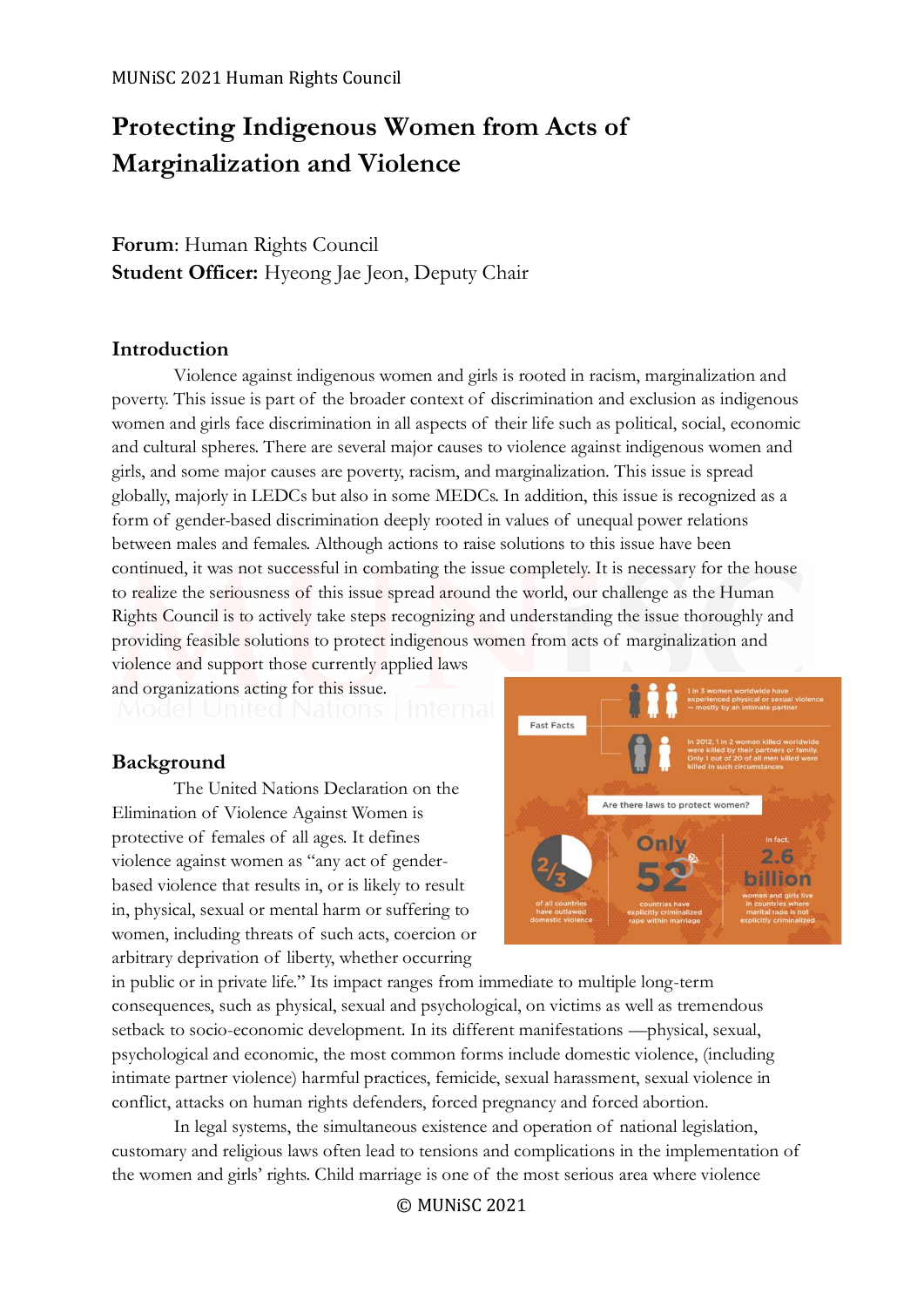against indigenous women and girls were found. Furthermore, on economic exploitation, sexual abuse, sexual exploitation, and other forms of sexual violence, ILO/IPEC finds that disaggregation by both sex and ethnicity are rare, and references to indigenous girls and women are made in sectors that engage young people in bonded labor, forced labor, domestic labor, human trafficking, in which they are also at risk of being sold.

There are many areas where violence is committed. Out of several areas, the four broad and major areas of violence, exploitation and abuse are domestic violence, harmful practices, economic exploitation, sexual abuse, sexual exploitation and other forms of sexual violence, and gender-based violence in situations of armed violence, insecurity and communal conflicts. Each and every factor should be speculated thoroughly, and feasible solutions for it should be provided.

# **International Actions**

## *Violence Against Women Act (VAWA \*Expired on February 15, 2019)*

The Violence Against Women Act was developed and passed as a result of extensive grassroots efforts in the late 1980s and early 1990s. Advocates for the battered women's movement included sexual assault advocates, individuals from victim services, law enforcement agencies, prosecutors' offices, the courts, and private bars.

One of the greatest successes of VAWA is its emphasis on coordinated community response to domestic violence, sex dating violence, sexual assault, and stalking; courts, law enforcement, prosecutors, victim services, and the private bar currently work together in a coordinated effort that did not exist before at the state and local levels.

VAWA also supports community-based organizations that are engaged in work to end domestic violence, dating violence, sexual assault, and stalking; particularly those groups that provide culturally and linguistically specific services. Additionally, VAWA provides specific

support for work with tribes and tribal organizations to end domestic violence, dating violence, sexual assault, and stalking against Native American women.

# *UN Declaration on the Rights of Indigenous People*

This establishes a universal framework of minimum standards for the survival, dignity and well-being of the indigenous peoples of the world and it elaborates on existing human rights standards and fundamental freedoms as

| <b>AUGUST 18 1971</b><br>José Ricardo Martínez Cobo is appointed<br>as Special Rapporteur of the Study of the<br>Problem of Discrimination against Indigenous<br>Populations. The Cobo Report is presented<br>to the Sub-Commission on the Prevention<br>of Discrimination and the Protection of<br>Minorities (Sub-Commission) during its<br>1981-1983 sessions.                                                                                                                                                   |                                                                                                | <b>JULY 1993</b><br>WGIP agrees on<br>a final text for the<br>draft Declaration<br>and submits it to the<br>Sub-Commission.                                                                                                        | <b>AUGUST 26, 1994</b>                                                                                                                                                                                                                                                | <b>Sub-Commission Resolution</b><br>45/1994 approves the<br>draft text without a vote<br>and passes it on to the<br>Commission on Human<br>Rights (Commission).                                                                                                                                                                                                                                                                                                                                                                                                                                                                         | NOVEMBER 20-DECEMBER 1, 1995<br>A joint Indigenous People' Caucus<br>Statement calls for the immediate<br>adoption of the Declaration as<br>submitted by the Sub-Commission<br>without change, amendment, or<br>deletion. Only three governments<br>indicate willingness to accept<br>the text without changes. |
|---------------------------------------------------------------------------------------------------------------------------------------------------------------------------------------------------------------------------------------------------------------------------------------------------------------------------------------------------------------------------------------------------------------------------------------------------------------------------------------------------------------------|------------------------------------------------------------------------------------------------|------------------------------------------------------------------------------------------------------------------------------------------------------------------------------------------------------------------------------------|-----------------------------------------------------------------------------------------------------------------------------------------------------------------------------------------------------------------------------------------------------------------------|-----------------------------------------------------------------------------------------------------------------------------------------------------------------------------------------------------------------------------------------------------------------------------------------------------------------------------------------------------------------------------------------------------------------------------------------------------------------------------------------------------------------------------------------------------------------------------------------------------------------------------------------|-----------------------------------------------------------------------------------------------------------------------------------------------------------------------------------------------------------------------------------------------------------------------------------------------------------------|
| <b>BEGINNINGS</b>                                                                                                                                                                                                                                                                                                                                                                                                                                                                                                   |                                                                                                | <b>DRAFTING &amp; DEBATING PHASE</b>                                                                                                                                                                                               |                                                                                                                                                                                                                                                                       |                                                                                                                                                                                                                                                                                                                                                                                                                                                                                                                                                                                                                                         |                                                                                                                                                                                                                                                                                                                 |
| <b>MAY 7, 1982</b><br>Sub-Commission<br>leurno os sedsiblates<br>Working Group on<br>Indigenous Populations<br>(WGIP) to take up work<br>related to the Cobo<br>Report.                                                                                                                                                                                                                                                                                                                                             | <b>AUGUST 27, 1985</b><br>aspect of its mandate<br>standards concerning<br>Indigenous rights." | WGIP formalizes production<br>of a Draft Declaration on<br>the Rights of Indigenous<br>Peoples to fulfill the second<br>"to give attention to the<br>evolution of international                                                    | <b>MARCH 3, 1995</b><br>(1995-2004).                                                                                                                                                                                                                                  | Commission Resolution 32/1995<br>establishes a Working Group of the<br>Commission on Human Rights to<br>elaborate a draft declaration (Working,<br>Group). The text is to be considered<br>for adoption by the General Assembly<br>within the International Decade<br>of the World's Indigenous People                                                                                                                                                                                                                                                                                                                                  | NOVEMBER 1997<br>Article 5 (Every Indigenous<br>individual has the right to a<br>nationality) and Article 43 (All<br>rights are equally quaranteed.<br>to male and female Indigenous<br>individuals) are provisionally<br>adopted by the Working Group.                                                         |
| NOVEMBER 20-DECEMBER 1 2000<br>The Inuit Circumpolar Conference and<br>Saami Council deliver and lobby a joint<br>statement indicating a willingness to<br>consider changes in the Sub-Commission<br>text if such amendments strengthen<br>or clarify the text and conform to inter<br>national legal standards. Guatemala and<br>Mexico adopt a no-change position. With<br>"no-change" groups in both government<br>and Indigenous Peoples' camps, any<br>progress in the negotiations is<br>effectively blocked. |                                                                                                | NOVEMBER 29-DECEMBER 3, 2004<br>Norway proposes that Guatemala<br>and Mexico take over Norway's<br>responsibilities to facilitate consen-<br>sus on proposed text amendments.<br>forcing the two delegations to<br>seek consensus. |                                                                                                                                                                                                                                                                       | NOVEMBER 28, 2006-SEPTEMBER 13, 2007<br>At the General Assembly's 61st session Namibia.<br>acting on behalf of the African Group, tabled<br>a proposal to postpone consideration of the<br>Declaration to allow time for 'further consulta-<br>tions' essentially blocking its adoption. The main<br>issue of self-determination was at the core of<br>this move. Indigenous Peoples, led by their<br>Global Steering Committee, and supportive<br>governments, led by Guatemala, Mexico, and<br>Peru, collaborated throughout the year, continu-<br>ously lobbying to overcome some governments'<br>efforts to derail the Declaration. |                                                                                                                                                                                                                                                                                                                 |
|                                                                                                                                                                                                                                                                                                                                                                                                                                                                                                                     |                                                                                                |                                                                                                                                                                                                                                    |                                                                                                                                                                                                                                                                       | <b>APPROVAL PERIOD</b>                                                                                                                                                                                                                                                                                                                                                                                                                                                                                                                                                                                                                  | <b>IMPLEMENTATION</b>                                                                                                                                                                                                                                                                                           |
| <b>SEPTEMBER 13-24, 2004</b><br>Representatives of New Zealand, on<br>behalf of Denmark, Finland, Iceland,<br>New Zealand, Norway, Sweden, and<br>Switzerland submit a comprehensive<br>package of proposed changes to the<br>Sub-Commission text. The majority<br>of proposed changes are included<br>in the text adopted by the General<br>Assembly in September 2007.                                                                                                                                            |                                                                                                | DECHABER 5-16, 2005 AND<br>JANUARY 38-FEBRUARY 3 2006<br>the rights of all other citizens<br>still lack consensus.                                                                                                                 | The Working Group ends its 11th<br>and final session with 16 preambular<br>paragraphs and 21 articles ready<br>for adoption. Fundamental issues.<br>such as self-determination, lands<br>and resources, the nature of collec-<br>tive rights, third party rights, and | <b>SEPTEMBER 13, 2007</b>                                                                                                                                                                                                                                                                                                                                                                                                                                                                                                                                                                                                               | The Declaration is finally adopted<br>by the General Assembly with a<br>majority of 143 states in favor, 4<br>votes against (Australia, Canada,<br>New Zealand, and the United<br>States), and 11 abstentions.<br><b>Cultural &amp; Survival</b>                                                                |

they apply to the specific situation of indigenous peoples.

However, unlike the Convention on the Elimination of All Forms of Discrimination against Women (CEDAW), it does not establish any new rights, but rather it creates an instrument that recognizes and takes account of the specificities of indigenous peoples' human

## © MUNiSC 2021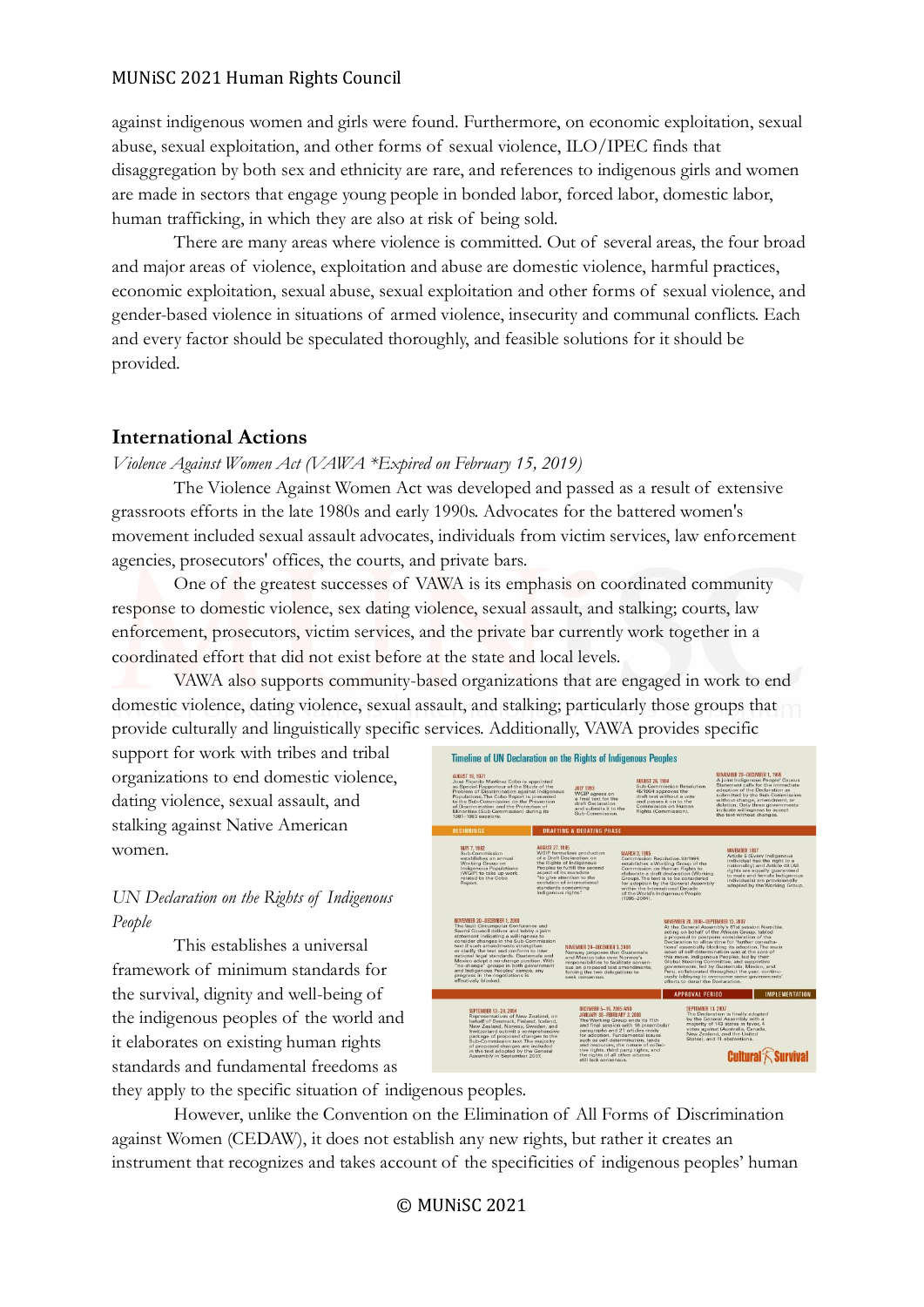rights (including collective human rights), thus creating a more effective framework for exercising and implementing those rights.

#### *Community Guide to end Violence Against Aboriginal Women*

Five principles identified as best practice for cultural safety:

- 1. Protocols respect for cultural forms of engagement,
- 2. Personal Knowledge understanding one's own cultural identity and sharing information about oneself to create a sense of equity and trust,
- 3. Process engaging in mutual learning and evaluating from the service recipient perspective,
- 4. Positive Purpose ensuring the process yields the right outcome for the service recipient according to their values, preferences, and lifestyle,
- 5. Partnership promoting collaborative practice.

#### *Working Group on Indigenous Populations (WGIP)*

In 1982 the Working Group on Indigenous Populations (WGIP) was established as a

subsidiary organ to the Sub-Commission on the Promotion and Protection of Human Rights. The Working Group provided an opportunity for indigenous peoples to share their experiences and raise their concerns at the UN.

As a subsidiary organ of the Sub-Commission, the Working Group was located at the lowest level of the hierarchy of UN human rights bodies. Its recommendations

had to be considered and accepted first by its sup Commission on Human Rights and the Economic General Assembly.



*UN Assembly*

Following the reform, the Human Rights Council adopted resolution 6/16 to request the Office of the High Commissioner for Human Rights to convene an informal meeting to discuss the most appropriate mechanisms to continue the work of the Working Group on Indigenous Populations. The Informal meeting took place in Geneva on 6 and 7 December 2007. As a follow-up to the informal meeting, the indigenous caucus and a number of governments continued informal negotiations to finalize a draft resolution to submit to the Human Rights Council. On December 14, 2007 draft resolution A/HRC/6/L.42 (HRC Resolution 6/36) was adopted establishing the Expert Mechanism on the Rights of Indigenous Peoples (EMRIP).

### *Expert Mechanism on the Rights of Indigenous People (EMRIP)*

© MUNiSC 2021 The Expert Mechanism on the Rights of Indigenous Peoples (EMRIP) was established by the UN Human Rights Council, in 2007 under Resolution 6/36 as a subsidiary body of the Council. The Expert Mechanism provides the Human Rights Council with thematic advice, in the form of studies and research, on the rights of indigenous peoples as directed by the Council. The Expert Mechanism may also suggest proposals to the Council for its consideration and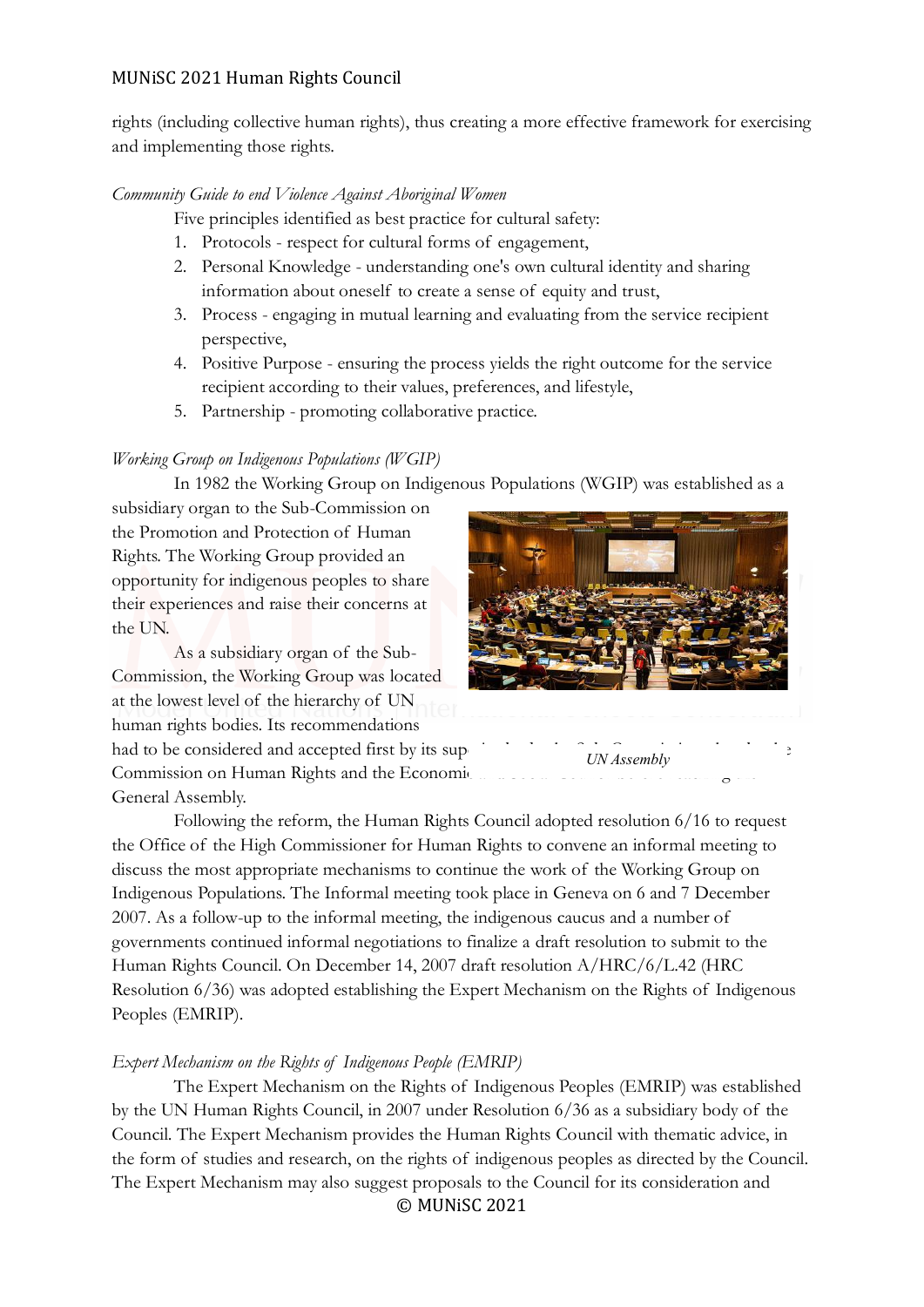approval.

The Expert Mechanism is made up of five independent experts on the rights of indigenous peoples which are appointed by the Human Rights Council. The Expert Mechanism holds an annual session, usually in July, in which representatives from States, indigenous peoples, indigenous peoples' organizations, civil society, inter-governmental organizations, and academia take part. The Special Rapporteur on the rights of indigenous peoples and a member of the Permanent Forum on Indigenous Issues are invited to attend the annual session of the Expert Mechanism to enhance coordination and cooperation between these indigenous mechanisms.

Funding for representatives of indigenous communities and organizations to attend the Expert Mechanism can be sought from the Voluntary Fund for Indigenous Populations.

#### **Places of High Concern**

*Canada*

Indigenous women in Canada face a range of health and social issues including domestic violence.

Indigenous women are six times more likely to be killed than non-Aboriginal women. Aboriginal women are 2.5 times more likely to be victims of violence than non-



Aboriginal women. These and other statistics highlight a significant difference in the level of violence experienced by Indigenous women to that experienced by women in the mainstream population in Canada.

The historical impacts of colonization and forced assimilation are viewed as the main social determinant of aboriginal people in Canada, as they led to intergenerational trauma, with communities struggling today against discrimination, stigma, poverty and social exclusion. Most disturbing and damaging are the outcomes of domestic violence, mental health and addiction issues. First Nation's women who want to leave a violent situation have limited access to helping services, as most are located in large cities and towns, far from remote reserves where many of the women live. Services were originally designed by and for the mainstream population. First Nation's women who manage to access these programs often find staff with limited cultural competence and program supports with little cultural safety or relevance.

Indigenous culture is defined in various levels of legislation as having a set of specific rights based on their historical ties to a particular region, with cultural or historical distinctiveness from the mainstream and other populations. In Canada, indigenous cultural beliefs are closely tied to belief in a creator, ancestors and the natural world, influencing their spirituality and their political perspectives. Cultural safety, a concept that emerged in the 1980's in New Zealand, is viewed as an environment that is spiritually, socially, emotionally and physically safe for people; where cultural identity is recognized and valued through shared respect, meaning, knowledge and the experience of learning together.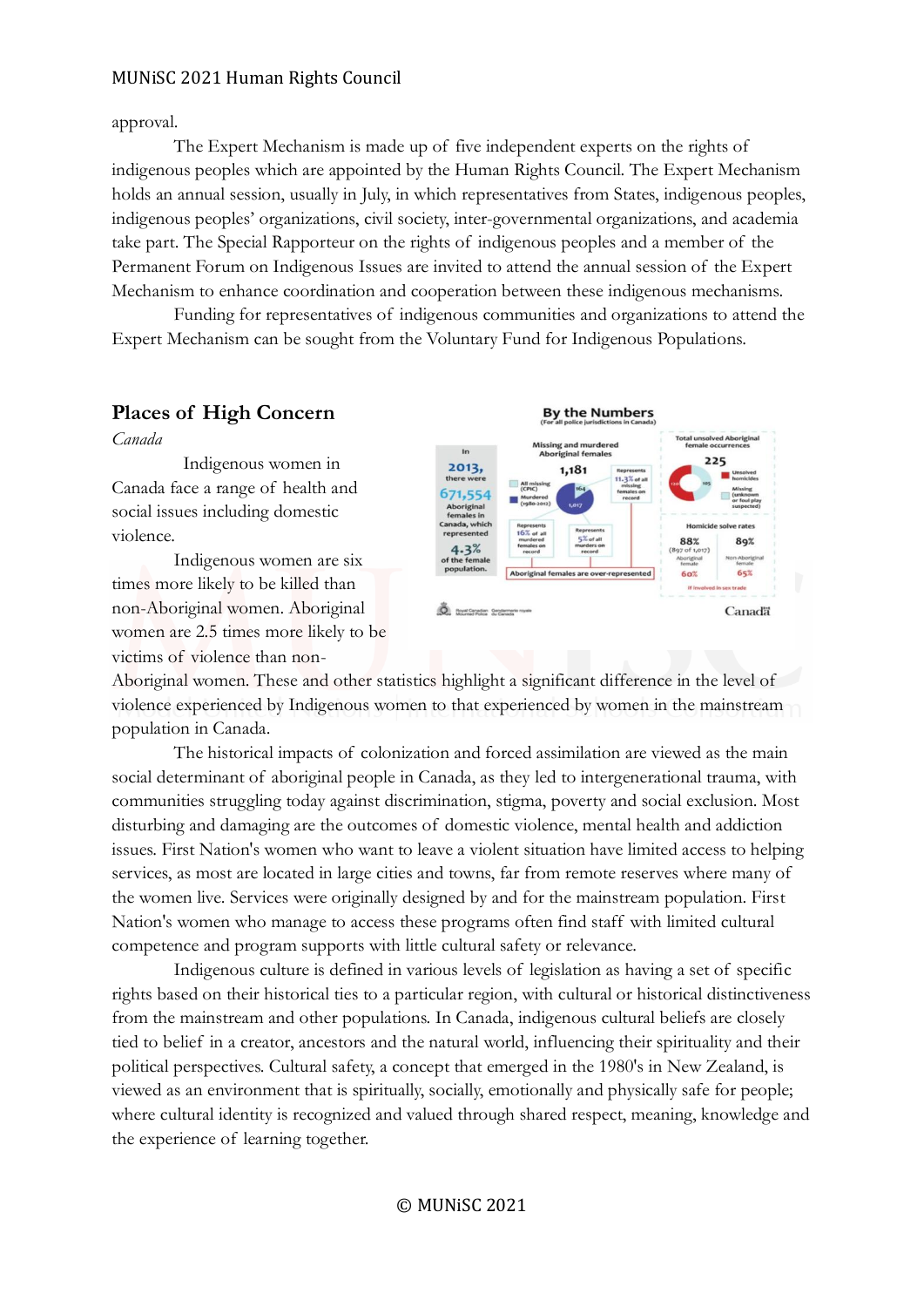#### *America*

National averages hide the extremely high rates of murder against American Indian and Alaska Native women present in some counties comprised primarily of tribal lands. Some counties have rates of murder against American Indian and Alaska Native women that are over ten times the national average. Like other women, American Indian and Alaska Native women are more likely to be killed by their intimate partners compared to other offenders.

An analysis of the National Crime Victimization Survey (NCVS) reveals that rates of rape and other sexual assaults are higher for



American Indian and Alaska Native women compared to both African American and white women. These results are consistent with findings from the National Violence Against Women Survey (NVAWS) that found American Indian and Alaska Native women were significantly more likely to experience a rape in their lifetimes compared to other women.

The unique position of American Indian and Alaska Native tribes as both sovereign and dependent creates problematic jurisdictional barriers that sometimes prohibit an effective criminal justice response to American Indian and Alaska Native victims of violence. Several federal laws have limited tribal government's power to prosecute offenders including the Major Crimes Act (1885), which mandated that virtually all violent crimes committed on tribal lands were to be prosecuted by the federal government. Although tribes have the power to concurrently prosecute cases of violence, the Indian Civil Rights Act (1968) mandates that tribal courts are not permitted to punish offenders with more than \$5,000 in fines, one year in jail or both. Importantly, tribal sovereignty in punishing offenders does not apply to non-American Indian and Alaska Natives (Oliphant v. Suquamish Indian Tribe, 435 U.S. 1978). Additional problems in law enforcement are exacerbated on many tribal lands by insufficient funding, inadequate training, and victims' lack of trust for outside authority.

Although tribal governments do not have jurisdiction to prosecute non-American Indian and Alaska Native offenders in criminal courts, they do have authority to enact civil orders against them, including Personal Protection Orders (PPOs). PPOs provide injunctive relief for petitioners who seek to use legal remedies to end threatening behavior, cease contact with another individual, or to alter custody arrangements. The Violence Against Women Act (VAWA) of 1994 established "Full Faith and Credit" for PPOs, which mandates jurisdictions to honor PPOs enacted in other jurisdictions. Importantly, this means that States and tribal governments must enforce the protection orders of other State and tribal jurisdictions. In reality, however, the variety of orders and accompanying legal punishments and the understanding of the intent of the order vary by each State and tribal government, creating significant barriers to the enforcement of "Full Faith and Credit."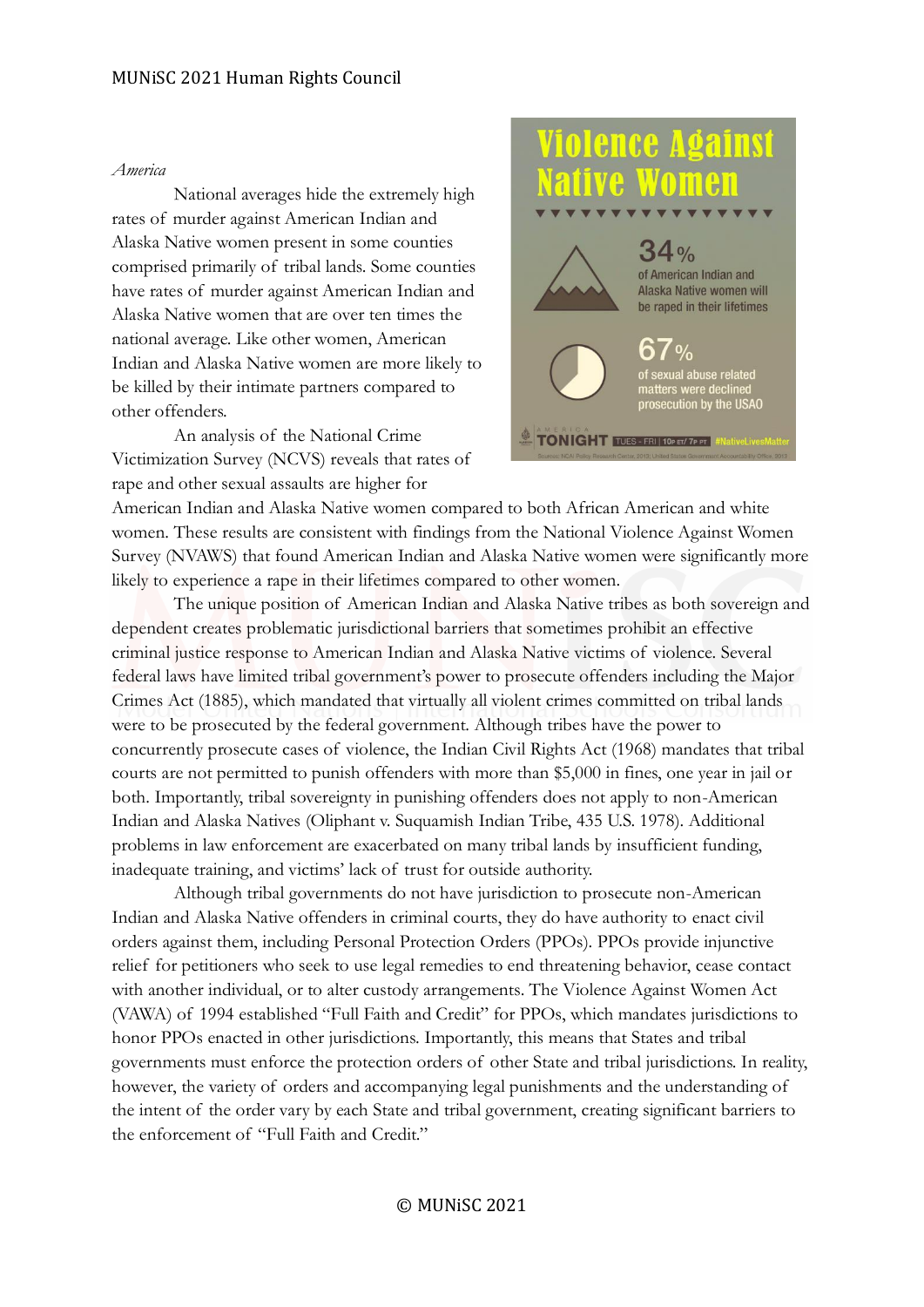# **Emerging Issues**

*Indigenous Human Rights Defenders* Indigenous human rights defenders are increasingly targeted as terrorists for promoting and protecting decades-old guaranteed rights. This alarming trend is seen all around the world. Thus, relevant special procedures of the Human Rights Council collaborate with each other and with other



human rights bodies to address the situation through monitoring, mediation, analysis and the provision of concrete recommendations for the effective protection of indigenous human rights defenders.

## *Dialogue and Consultations*

There is a need for governments to establish mechanisms and processes for comprehensive dialogue and consultations with indigenous peoples to obtain their free, prior and informed consent in relation to any project that will have an impact on their territories and resources; therefore respecting the fundamental rights of indigenous peoples and ensuring they are able to exercise their rights in accordance with international human rights standards.

## *Cross-border Areas*

Governments need to pay special attention to indigenous peoples residing in crossborder areas, in accordance with article 36 of the United Nations Declaration on the Rights of Indigenous Peoples, to ascertain the human rights situation in those areas.

# **Possible Solutions**

#### *Fortifying the Existing Laws that Support Indigenous Women in International Scale*

The act of marginalization and violence against indigenous women is not a national level issue, but a global (international) level of issue as it can be seen in several regions of the world (The issue is seen not only in America or Canada, as mentioned previously, but also in India, China, Latin America, and many other nations). In addition, although there are some organizations or laws that were established to protect the indigenous, those weren't been successful nor significantly effective that it reduced the issue. Therefore, it is necessary for all to cooperate and establish a firm international level law or organization that would be able to effectively handle this issue. It would be a wise decision to inspect over the previous attempts (the established laws, or organizations) and acknowledge the lacking aspects of the previous attempts and the strong aspects of it. This will allow the further fortification or establishment of new laws or organizations to be even more successful than ever before.

## *National Scale Solution (Amending the Laws to have Greater Authorities)*

As explained before, Canada and America suffer from the act of marginalization and violence against the indigenous women in various areas. Although this is a serious issue, this haven't been publicized in a national scale, nor have been an effective solution to solve the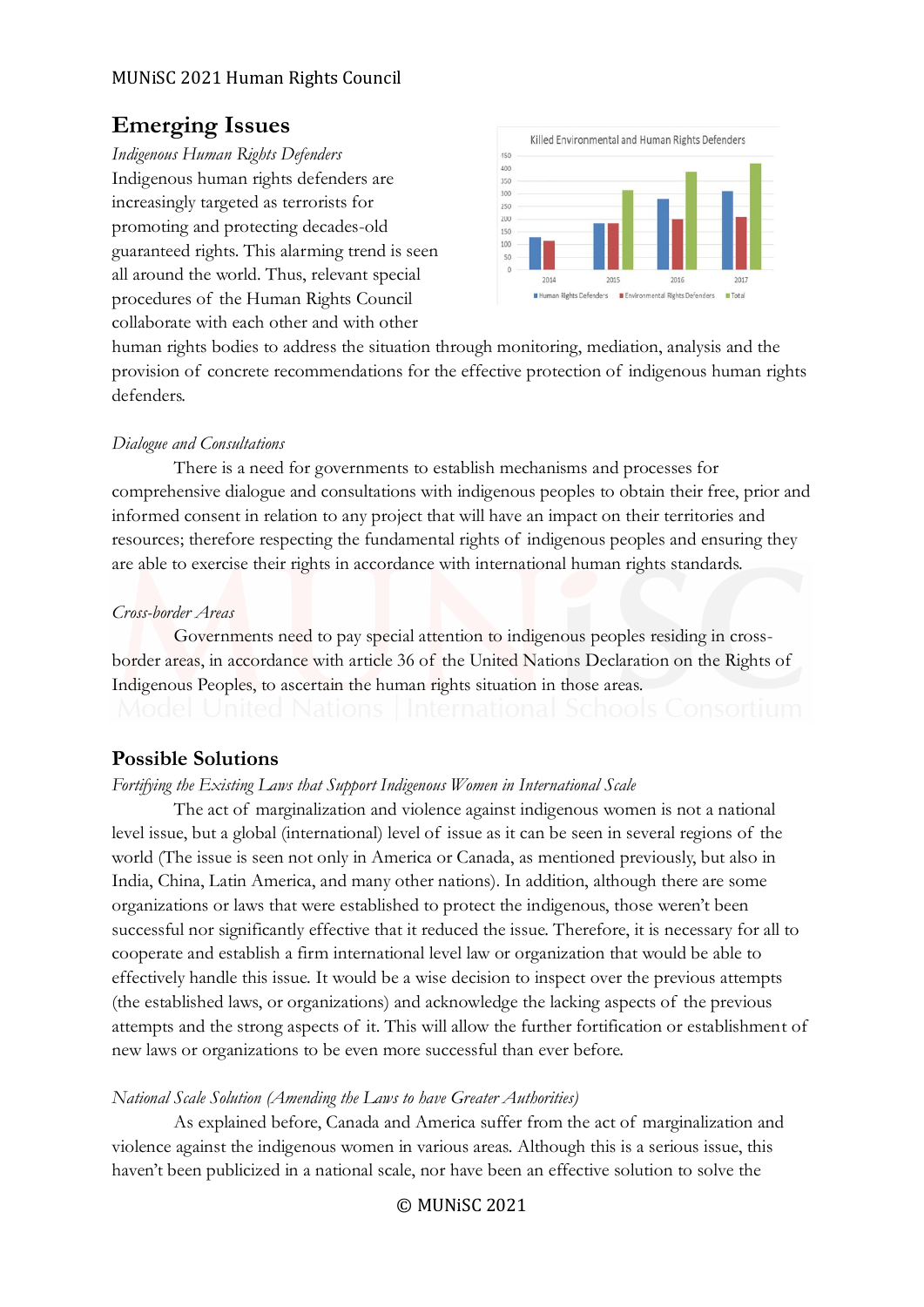problem. Some of the previous attempts which established several acts and laws by both governments have failed in many areas as those weren't forceful enough or did not have enough authority to be implemented in the actual society. Alongside increasing the effectiveness of the acts or the laws for the indigenous people, the fact that many indigenous people do not report the act of marginalization and violence often shouldn't be disregarded. There could be an organization that would regularly inspect the indigenous people to check the status if any marginalization and violence have happened to the targets, or education or support from the government that would allow the indigenous women to be more courageous in reporting the inhumane acts against them.

# **Glossary**

*Marginalization:* to treat a person, group, or concept as insignificant or peripheral

*IACHR (Inter-American Commission on Human Rights):* The Inter-American Commission on Human Rights is an autonomous organ of the Organization of American States. The



separate Inter-American Court of Human Rights is an autonomous judicial institution based in the city of San José, Costa Rica.

*OAS (Organization of American States):* It is an organization formed to promote economic, military, and cultural cooperation among its members, which include almost all of the independent states of the Western Hemisphere. The OAS's main goals are to prevent any outside state's intervention in the Western Hemisphere and to maintain peace between the various states within the hemisphere.

*International Labor Organization (ILO):* The International Labor Organization is a United Nations agency whose mandate is to advance social and economic justice through setting international labor standards. Founded in October 1919 under the League of Nations, it is the first and oldest specialized agency of the UN.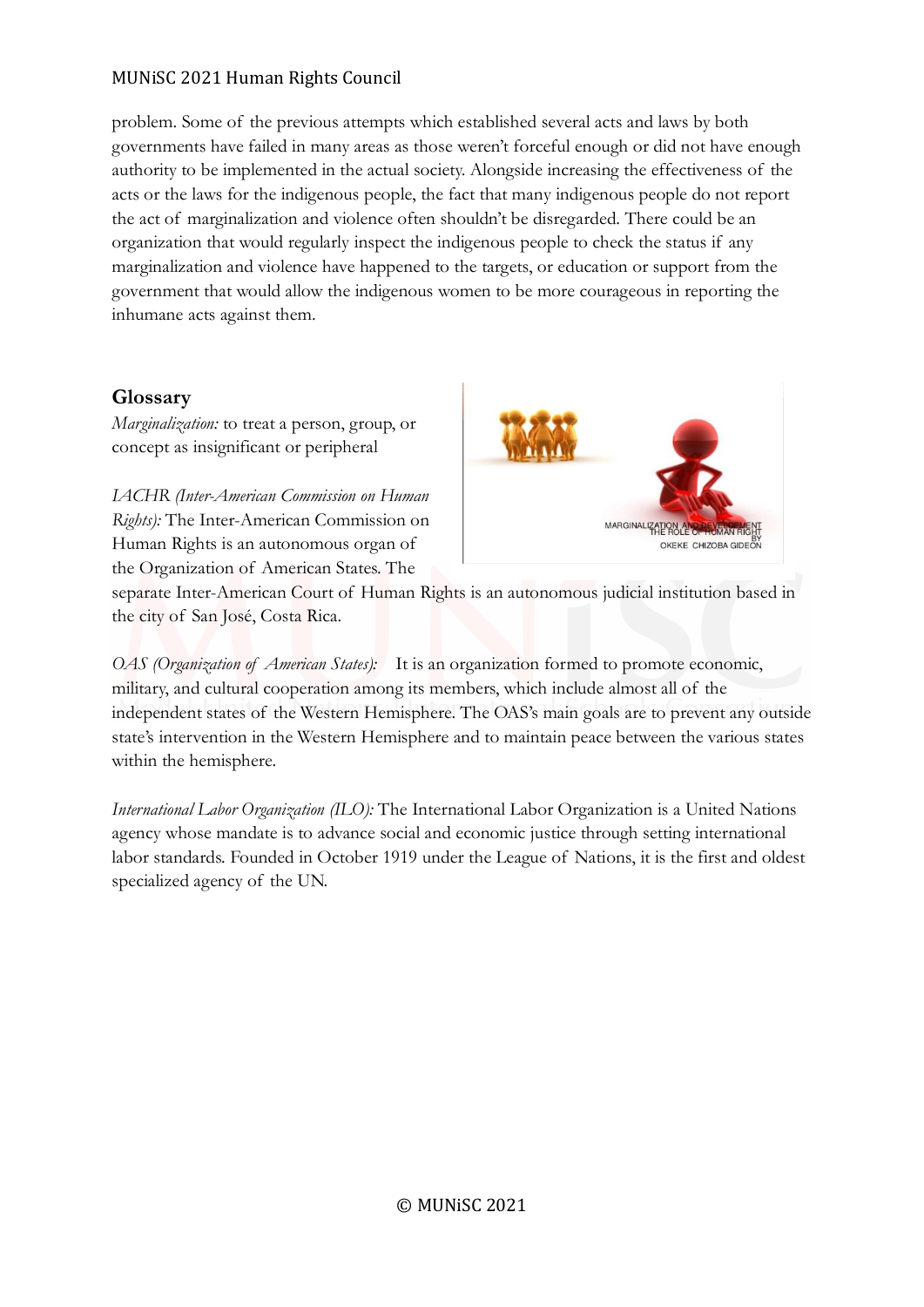## **Sources**

- Bachman, Ronet, et al. "Violence Against American Indian and Alaska Native Women and the Criminal Justice Response: What Is Known." *NCJRS Gov*, National Institute of Justice, Aug. 2008, <www.ncjrs.gov/pdffiles1/nij/grants/223691.pdf>.
- "Celebrating 13 Years of the UN Declaration on the Rights of Indigenous Peoples." Cultural Survival, 12 Sept. 2020, <www.culturalsurvival.org/news/celebrating-13-years-undeclaration-rights-indigenous-peoples>.
- Erasmus, Pascal Paskittles. "Beyond the Margins: Examining the Systemic Devaluing & Marginalization of Indigenous Women in Canada." *Beyond the Margins: Examining the Systemic Devaluing & Marginalization of Indigenous Women in Canada | SFU OLC*, 17 Dec. 2015, <www.sfu.ca/olc/indigenous/beyond-margins-examining-systemic-devaluingmarginalization-indigenous-wom?quicktabs\_1=3>.
- Feinstein, Pippa, and Megan Pearce. "Violence against Indigenous Women and Girls in Canada (Review of Reports and Recommendations - Executive Summary)." *Leaf*, 26 Feb. 2015, <www.leaf.ca/wp-content/uploads/2015/02/Executive-Summary.pdf>.
- FWV. "The Facts on Violence Against American Indian/Alaskan Native Women." *Futures Without Violence*, Formerly Family Violence Prevention Fund, 2015, <www.futureswithoutviolence.org/userfiles/file/Violence%20Against%20AI%20AN%2 0Women%20Fact%20Sheet.pdf>.
- Kennedy, Merrit. "'Genocide' Has Been Committed Against Indigenous Women And Girls, Canadian Panel Says." NPR, NPR, 3 June 2019, <www.npr.org/2019/06/03/729258906/genocide-has-been-committed-againstindigenous-women-and-girls-canadian-panel-sa>.
- Klingspohn, Donna M. "The Importance of Culture in Addressing Domestic Violence for First Nation's Women." Frontiers in Psychology, Frontiers Media S.A., 4 June 2018, <www.ncbi.nlm.nih.gov/pmc/articles/PMC5996937/>.
- Kuokkanen, Rauna. "Self-Determination and Indigenous Women's Rights at the Intersection of International Human Rights." *HUMAN RIGHTS QUARTERLY*, 2012, <www.corteidh.or.cr/tablas/r28090.pdf>.
- *Marginalized and Violated: Minority and Indigenous Women Are Ignored Victims of Gender-Based Violence*. 21 Nov. 2020, <minorityrights.org/2019/12/10/marginalized-and-violated-gbv/>.
- Ontario Native Women's Association (ONWA) (2011). Community Guide to End Violence Against Aboriginal Women Thunder Bay. Fort William First Nation P7J 1K3.
- Ronagh, McQuigg. "Why the World Needs a UN Treaty to Combat Violence against Women." The Conversation, Queen's University, 7 Mar. 2016, <theconversation.com/why-theworld-needs-a-un-treaty-to-combat-violence-against-women-53582>.
- UN. "Human Rights For Indigenous Peoples." *United Nations*, United Nations, <www.un.org/development/desa/indigenouspeoples/mandated-areas1/humanrights.html>.
- UN. "Indigenous Peoples at the United Nations." United Nations, United Nations, 2014, <www.un.org/development/desa/indigenouspeoples/about-us.html>.
- UN. "United Nations Official Document." United Nations, United Nations, 2 Oct. 2007, <www.un.org/en/ga/search/view\_doc.asp?symbol=A%2FRES%2F61%2F295>.